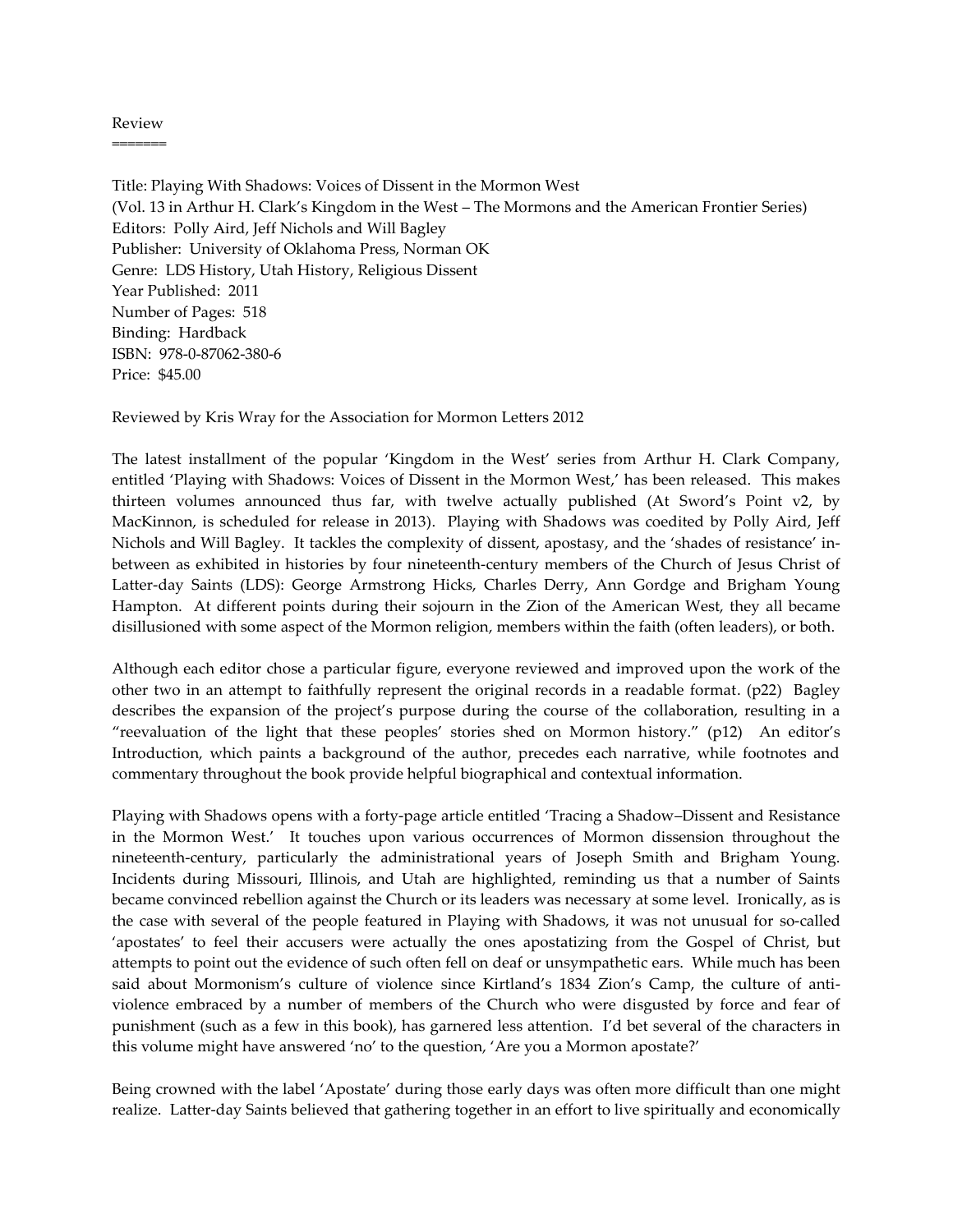unified was a commandment of the Lord, essential to achieve 'the union required by the law of the celestial kingdom.' So it was no small matter to be accused of being one of the rotten apples responsible for holding up the establishment of Zion on earth.<sup>1</sup> LDS Church leader's behavior toward 'apostates' ranged from one extreme of the spectrum to the other over the decades, depending on the circumstances. On occasion, a fired-up President Young could be heard bellowing that rather than 'apostates should flourish here, I will unsheathe my bowie knife, and conquer or die,' while years later to his brethren in the School of the Prophets he would privately recommend 'the let alone policy towards apostates in our midst, not to speak, or write about them, or wish them evil." $^2$  The 1856 LDS Reformation laid bare ideas that quickly became the flashpoints for a decade of unprecedented wild fires within Zion's borders. For the next fifty years, real or perceived threats of punishment by Church officials (via their ever-present minions, the 'Danites') contributed to the ebb-and-flow disillusionment of a portion of the Utah populace. Thankfully a number of these dissenters kept records that allow us to reexamine their place within the annals of Mormon history. Narratives of all flavors may provide surprisingly accurate information, particularly in the case of first-hand experiences, contributing to a more rounded interpretation of available contemporary sources.

Polly Aird edits the one hundred and sixty page autobiography of George Armstrong Hicks, penned around 1878-1880. George's family left for Deseret Territory in 1852, and soon after arriving, he married sixteen-year-old Elizabeth Jolley, known as 'Betsy.' Having passed through a few scrapes with local Church leaders, and dealing with the deaths of Saints who had shortly before perished in the handcart disasters, George says he still remained a committed member. Twenty years later he testified of an experience that enveloped him upon rising to speak during a testimony meeting in 1856:

I felt an irresistible power which I could scarce control impeling me to arise and say something. I yelled and a power which was new to me took possession of my speaking organs and spoke as it were through me and I listened like the rest of the people present. My heart and feelings under went a change. I was filled with love for the whole human race. I felt like a new being, my mind was filled with a kind of confused light. I saw as it were 'through a glass darkley.' I could see beauties in the 'Gospel' that I had never seen before. I felt as thoug[h] it was not only a duty but a priviliege to serve God. I felt as though my sins were all blot[t]ed out of the Book of Remembrnce. (p140)

Called to be part of a relocation of hundreds of families to the Cotton Mission in southern Utah, he and Betsy left in 1862 and spent the next sixteen years down south. These areas gave George access to whispers concerning the massacre of emigrants on 11 September 1857, as well as interaction with some of its perpetrators. The more he uncovered concerning the matter, the more difficult it became for him to reconcile John D. Lee's position in the community thereafter. To Lee's chagrin, it became almost habit for George Hicks to denounce the Mountain Meadows slaughter and those who participated in it, even carrying around a Deseret News sermon by Brigham Young as proof that the leader of the Church was not in allegiance with any murderers. Lee countered that President Young did not mean what he said and was simply trying to placate Gentiles and weak Saints, which in turn prompted a letter from George to President Young in 1869 asking that action be taken against John D. Lee.

Brigham answered back that because Brother Hicks worried so much about the Mountain Meadow deaths, anyone reasonable might be led to think 'you yourself must have been a participator in the horrible deed... In such a case, if you want a remedy – rope round the neck taken with a jerk would be very salutary.' George Hicks was not amused, 'That little bit of prophetic advice I did not obey. From that time forth I have believed that Lee is better acquainted with the Prophet than I am.' He later

<sup>1</sup> *Doctrine and Covenants* (1981 LDS) 105:2-10.

<sup>2</sup> *Journal of Discourses* 1:83, 27 March 1853; *SLC School of the Prophets*, 23 April 1870.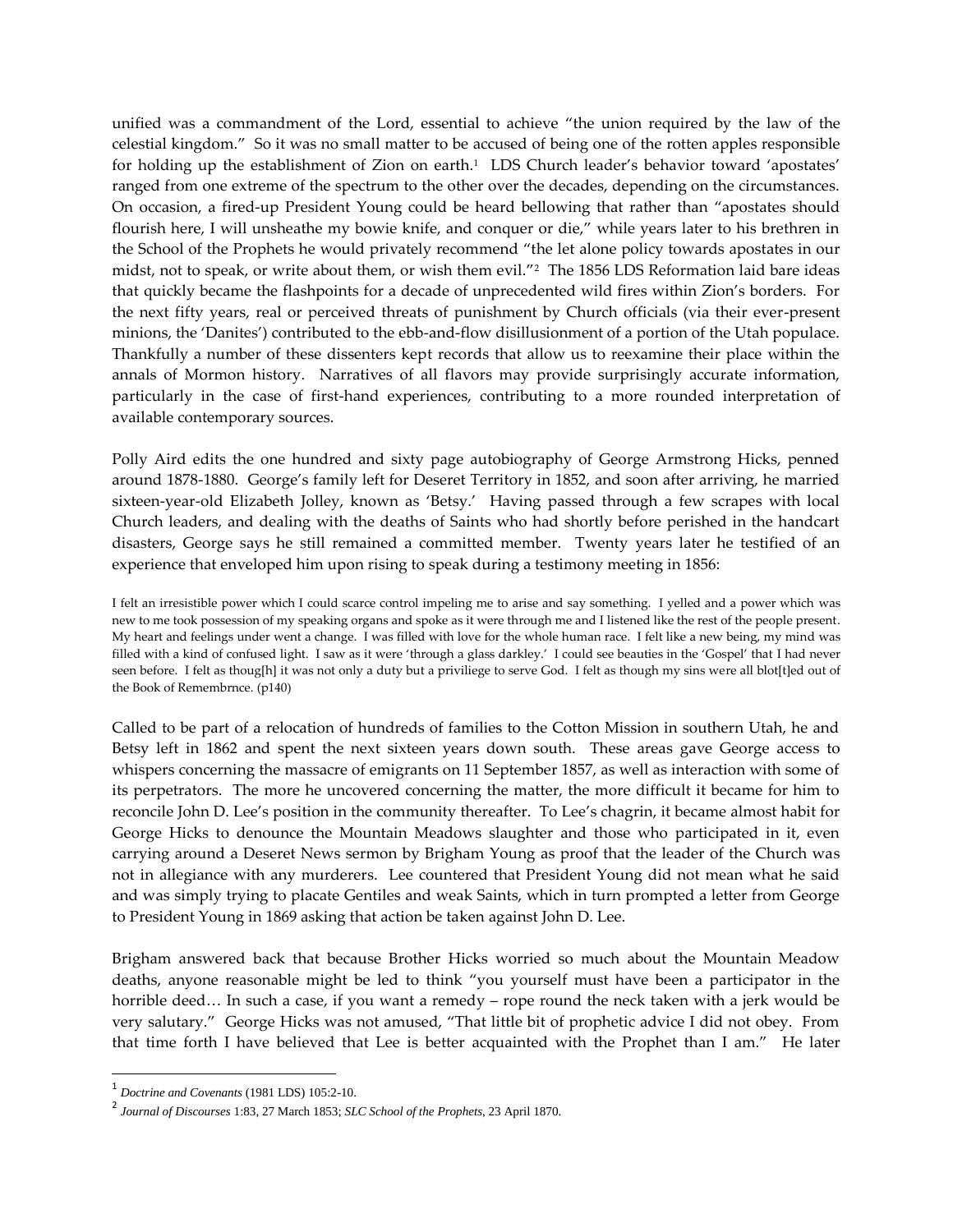admitted, "It always has been a mystery to me why such characters a[s] O.P. Rockwell, Bill Hickman, and men of that ilk have always been tolerated in the Mormon Church.' (p74-75, 81 & 101) On 26 April 1874, George Armstrong Hicks was 'cut off' from the LDS Church 'for apostacy.'<sup>3</sup> Bitter for a season, George wrote a letter to the editors of the Salt Lake Tribune on August 12th of that same year defending himself, wherein he claimed he was disciplined by his Bishop for reporting to the Tribune that he had witnessed John D. Lee riding next to Brigham Young. He shrugged off the punishment, concluding, 'I have no faith in any of the religions of the day, but... I have loved God, my country, and liberty."4 After cooling off for three years, Brother Hicks had a public confession printed in the Deseret News:

Inasmuch as I was cut off the Church of Jesus Christ of Latter-day Saints on the 28th of April, 1873, at Cedar City, for apostacy, and published in the Deseret News as such, and I have said and written many hard things about the people, and authorities of the Church, I hereby confess my errors and acknowledge my follies, and ask forgiveness of all Saints who have been offended by my writings and sayings, for I desire to be restored to the fellowship of the Saints, and to be forgiven of my heavenly Father.<sup>5</sup>

By the mid-1880s, George Hicks again found himself being outcast, this time for suggesting to the Bishop 'that the people give up polygamy.' Decades later he successfully requested his membership be restored, the same occurring under the hands of Apostle Reed Smoot on 25 June 1923 (There was some doubt he had ever been officially excommunicated). (p200 & 205) His autobiography is peppered with recollections of life in Palmyra, Spanish Fork, Salem, Washington, and New Harmony (all towns in Utah), along with commentary on some of the more controversial elements of the state's history, such as the Reformation, the Cotton Mission, John D. Lee, and the Mountain Meadows Massacre.

Edited by Will Bagley, the second narrative was written by Charles Derry, an English blacksmith who began as a Utah 'Brighamite,' but later joined the Reorganized Church of Jesus Christ of Latter-day Saints (RLDS). Covering approximately forty pages, Bagley concludes that Derry's recollections 'provide a compelling and moving look at life under Utah's frontier theocracy from the bottom up.' (p211) Having served in various ecclesiastical positions during the six years since his conversion, Charles, his wife (Ann Stokes), and their two children boarded a vessel in Liverpool headed for New Orleans in March 1854. Ann passed away from cholera soon after their arrival in the United States.

Desiring companionship and a mother for his children, Charles set his sights on finding a trustworthy wife from among a train of newly arriving Mormon emigrants, who were no doubt flattered by the competitive suitors seeking their eternal companionship. Blessed with success in his choice of twentythree year old Eliza Herbert, the newlywed Derrys struggled to establish themselves in the Valley. Unsatisfied with the method wherein public workers were paid in goods available at the tithing storehouse instead of money, Charles also grew convinced that economic manipulation and favoritism among elite families was practiced. Brother Derry's confidence in Church leadership and their ability to govern effectively was 'shattered.' (p226)

The Derrys packed up and moved to Ogden in October 1855. The infant city offered a seven mile irrigation canal dug from the Weber River, substantially expanding land opportunities beyond the previous ten or so acres three years earlier. But people coming to the area looking for work and a place to settle instead found drought and scant employment. To make matters worse, a shortage of food, clothing, and other necessities was growing. Most nearby cottonwoods had been cut down, so many

 $\overline{\phantom{a}}$ 

<sup>3</sup> Excommunications, *Deseret News*, 27 May 1874, 1.

<sup>4</sup> Some Startling Facts, *Salt Lake Tribune*, 21 Aug 1874.

<sup>5</sup> Public Confession, *DN*, 26 Sep 1877, 12.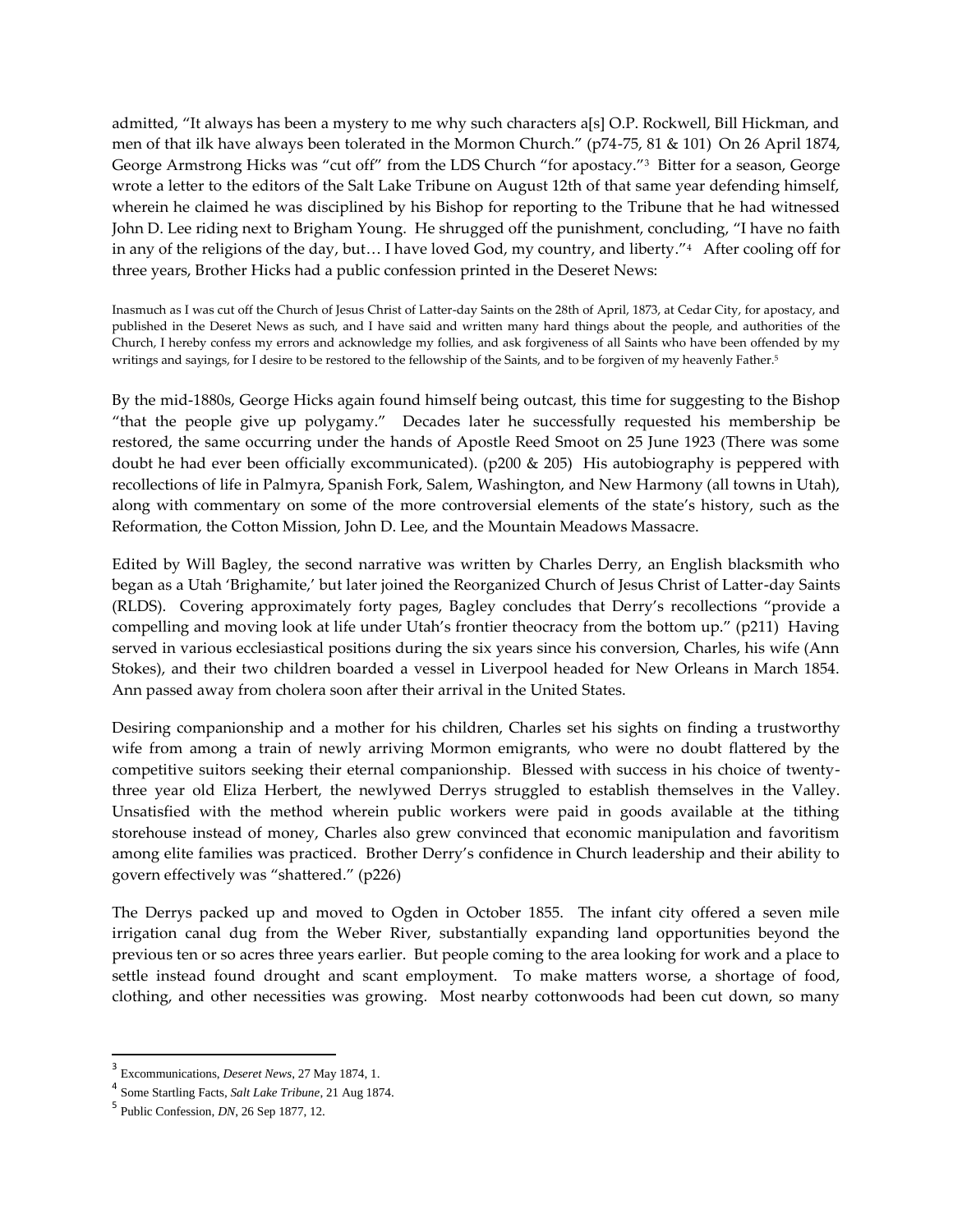newcomers burrowed into dugouts while attempting to secure funds for purchasing a plot. Other than an occasional score, for months the Derry family diet consistently boasted of edible weeds and roots.

Stake High Councilman Moses Clawson had grown accustomed to a similar menu. He, Charles Derry, and other neighbors took various jobs wherever they could find them. That winter the Derrys rented a drafty, wood shack with another family. Squeezed into a borrowed, covered wagon nearby, Moses was supporting five children and his twenty-two year old second wife while he built a small adobe house. Like most residents with little choice, the fifty-five year old Clawson and thirty year old Derry traded backbreaking manual labor for low pay or food items. 'The snow having fallen so deep that cattle are dying by scores every day," Moses lamented, "and the people are very scant for food of all kinds."<sup>6</sup>

For Charles Derry, the worst was yet to come. Once the LDS Reformation kicked into full-gear a few months later, Weber County prosecuting attorney Luman Shurtliff and fellow ward missionaries 'went from house to house, teaching the people and calling on all to repent, old and young, high and low.' They brought with them a questionnaire, called a 'catechism,' which aided in identifying sins that needed to be confessed and resolved, but were not to be abused by prying 'into the sins that are between a person and his or her God.' Some Saints in Ogden underwent rebaptism to symbolize the forsaking of their sins and a renewal of their covenants.<sup>7</sup>

Soon after, Stake President Lorin Farr called a meeting for all Priesthood holders to attend, which included Charles Derry, now living on the bench in a dugout.<sup>8</sup> Around this time Charles recollected being seized with 'the spirit of rebellion,' although he kept his icy feelings towards leaders of the Church private, 'not anxious to have the Danites lurking in my path.' (p229) Clawson and Shurtliff had both been Danites during the 1838 Missouri era, but Charles probably would have had more to fear from a fanatic among the younger generation, or a Bishop determined on exercising a 'laying on of hands' approach for chastising sheep wandering from his flock.

I was in a meeting called by Lorenzo [Lorin] Farr and others of this inquisition, when every man was called upon to covenant that he would not hear any speak disrespectfully of President Young. And they were told it was their duty to knock such a man down. They were further told that no man would be permitted to leave the Territory, and if they attempted to leave, they must leave their property and their wives and their children behind them. (p 235)

By mid-January 1857, Moses Clawson had consecrated his property, horses, cow, tools, furniture and a wagon "unto Brigham Young Trustee in trust for said Church [and] his successors in office." He covenanted to 'forever defend the same' from possible competing claims by his heirs or anyone else against LDS leaders in the future.<sup>9</sup> Avoiding such steps, while at the same time procrastinating initiation into the endowment ceremony, the Derrys quietly found a way to live among the Saints in Ogden without raising too many eyebrows. Charles was sure that doing otherwise would have made him lose his employment, "and these were the least evils he might expect." Bitter as the pill was to him, Charles was called to serve in the Nauvoo Legion during what is often called the Utah War.

I concur with a historian of the RLDS Church who noted the autobiography of Charles Derry 'takes much reading to find time spent in one place.'<sup>10</sup> His representation of Ogden during 1855-1858 is an

<sup>6</sup> *Moses Clawson Diary*, 12 Oct 1855 and 24 January 1856.

<sup>7</sup> *Luman Shurtliff Journal*, 19-28 Dec 1856.

<sup>8</sup> *Moses Clawson Diary*, 25 Nov 1856.

<sup>9</sup> *Moses Clawson Transfer Deed*, 17 Jan 1857.

<sup>10</sup> *S.A. Burgess to O.C. Henson*, 24 May 1933.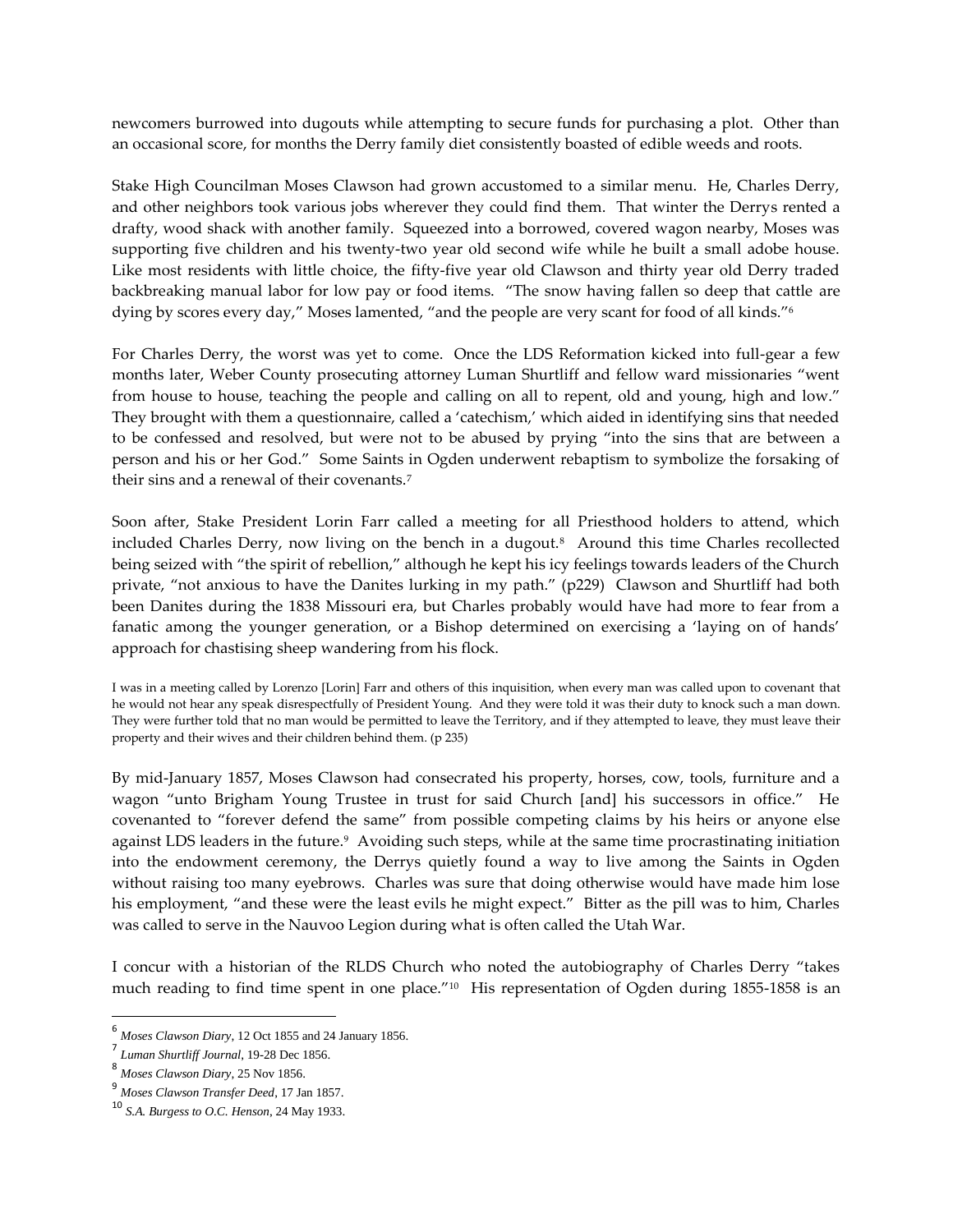honest description of the trials faced by its residents during those years, seasoned with a tablespoon of hindsight sarcasm. When US soldiers entered Salt Lake City in 1858, Ogden and other settlements nearby were virtually abandoned. The Derrys never returned to Ogden, instead shuffling around the Bountiful and Salt Lake City areas until they were able to collect sufficient means to leave the Territory for good in the summer of 1859. (p240-247)

While Bagley focuses solely on Derry's time in Utah, those years become even more intriguing, considering his subsequent history within the Restoration movement. When Charles and his wife left Deseret Territory, they soon after joined the RLDS Church under Joseph Smith III, and Brother Derry was called to help preside by serving as one of the Twelve Apostles. Later chosen to be a founding member of the RLDS Church's first ministry for patriarchs–The Order of Evangelists–in 1903, Brother Derry was welcomed in by presiding patriarch, Alexander H. Smith.

Although John Hawley would eventually convert to the RLDS Church himself, at a meeting in 1868 with Alexander, he told the son of the late Prophet Joseph Smith Jr. that he and other Utah Mormons looked upon Charles Derry 'as an apostate.' Interested in succession claims, and believing he had an insider's perspective when it came to dissecting Utah Mormonism, Charles made sure 'Brighamite' missionaries were rebutted when opportunity arose.

These Josephites were all clever. They gave me Saturday night of their conference to tell them what they should do to be saved. I wished to get in a warning voice when I could. After I had dismissed my meeting Charles Derry, one of their Twelve, called the attention of the congregation and said he would show us the difference between the church he represented and the one I represented the next day. He did so, and I expect the Josephites thought his church was better than mine.<sup>11</sup>

Jeff Nichols attempts to make sense of Ann Gordge's work in the third section of Playing with Shadows. Residing in Idaho and Utah until her death, Ann Gordge probably penned her memoir around 1890. While neither holograph variant (BYU or Bishop) of her autobiography appears to be the original (so textual primacy is unresolved), both manuscripts are amalgamated into the text presented in Playing with Shadows. (p20-21) The eccentric John D. Lee lost his young wife Ann in 1871 when he went into exile. A fifteen page evaluation of the nineteenth (and last) wife of Lee sets the tone for understanding her violent and bloody rendition of Utah history, where sins of all sorts soak the pages in order to produce a shocking tale. Disjointed at times, it occasionally reads like an unfinished rough draft of a dime novel.

Ann's narrative comprises over sixty pages of Playing with Shadows, with most material covering the Mountain Meadows Massacre and John D. Lee, and it should be read with skepticism. For instance, she claims to have walked through the meadows and saw 'people there after the ocurrance scattered over the ground butchred in the most horridable maner,' but then makes several accusations about how pregnant women, children, and even fetuses were killed (which were then crossed-out). (p268) A little further on, she even describes a ritual of blood atonement. (p277) Of course, Mormon maniacs and Danites distributing punishment are on the loose. Ann's Danites burn families alive after robbing them, kill their own sons for minor infractions of disobedience, and live on top of subterranean caves where they hide their victims!

While it is fair to generalize that Danites, Destroying Angels, Be'hoys (Brigham's Boys), and other such mutations were usually men with reputations for being over-zealous or quick to react against 'enemies' of

 $\overline{\phantom{a}}$ 

<sup>11</sup> *Experiences*, Hawley.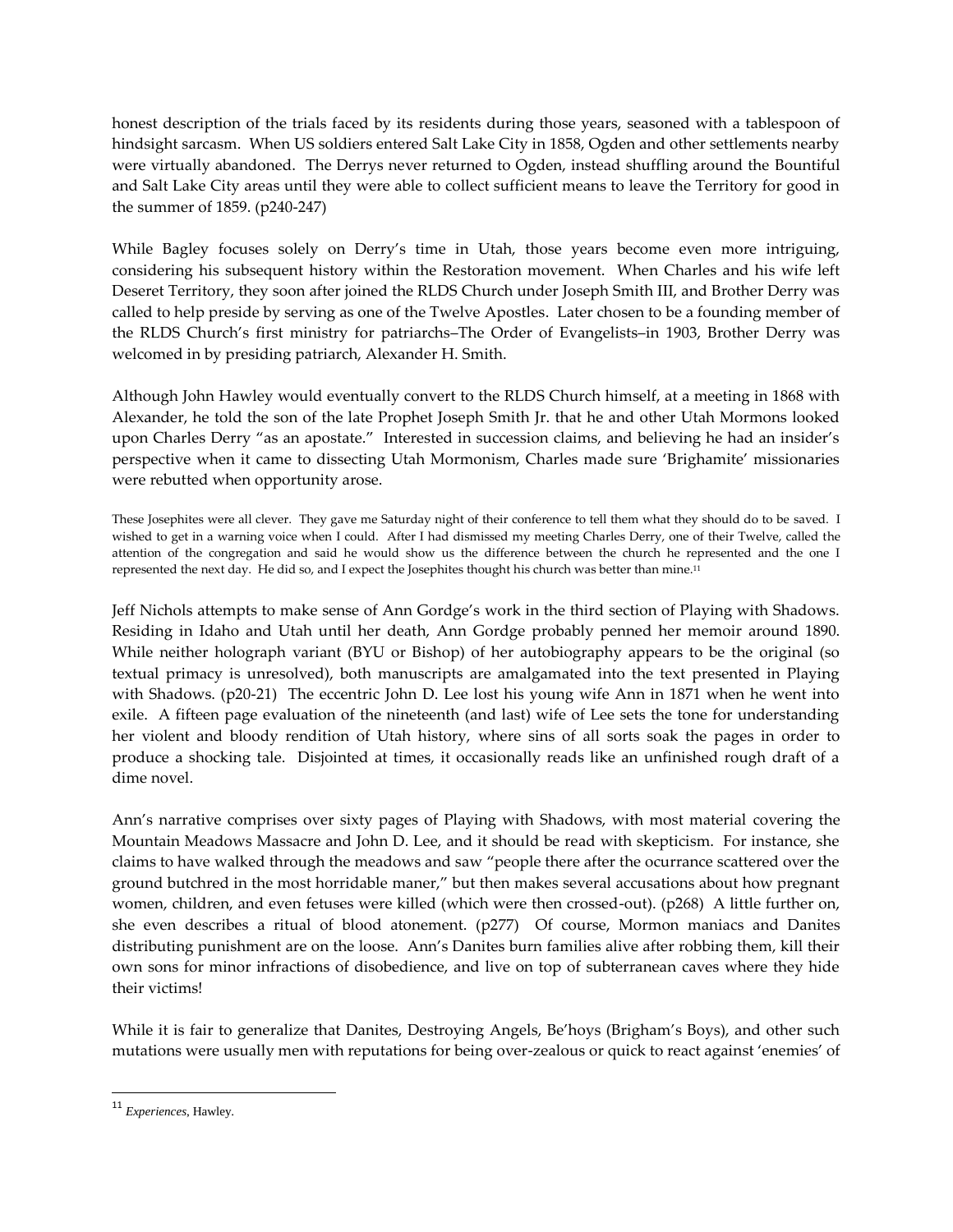the Faith, a few of them were often worthy of the title 'Saint.' In many of their scriptural mindsets, their actions had Biblical and Book of Mormon precedents, were prophetically justifiable, and had God's stamp of approval.<sup>12</sup> An early edict given to Danites was 'to put to right physically that which is not right, and to cleanse the Church of every great evil which has hitherto existed among us inasmuch as they cannot be put to right by teachings and persuasons.'<sup>13</sup> Danite initiation ceremonies and ranks–principally developed in Missouri–eventually gave way to the Kingdom of God, temple rites/penalties, vengeance oaths, and assumed loyalties, with an occasional swearing of secrecy thrown in for good measure when consequences were harsh. Unfortunately, there were also Danite boogeymen that made even the Devil blush, committing crimes of opportunity every time someone yelled, 'Gentile!' or 'Apostate!'

After 1838, Mormon 'regulators' were often organized following ecclesiastical hierarchy, employment structure (such as police officers), geographical location (Eph Hanks at Big Mountain, William 'Bill' Hickman in Salt Lake City and West Valley, Port Rockwell at the southern end of the Valley, John D. Lee in southern Utah, etc.,) and membership in what were essentially some of the earliest Anglo outlaw gangs of the Wild West (such as Bill Hickman's 'Hounds'). Not to mention Nauvoo Militia ranking, and the occasional lone wolf. And talk about dissent and shades of resistance! At any given time one 'Danite' might be feuding with another 'Danite,' or up to his neck in rogue work for personal gain. Some, like Orrin Porter Rockwell, professed allegiance to the Church hierarchy, law and order; while others such as Lot Huntington were unconcerned with prophets... as long as there were profits.

It was not uncommon for 'Danites' to express dissent and disapproval about how other 'Danites' were conducting themselves. When publicly marked as traitors, Danites such as John D. Lee and Bill Hickman were considered at-risk themselves by those they once mentored into the craft. (p451) Things were more complex than just being dubbed a terrible 'Danite,' and being given the green light to wreak havoc. Ultimately, enough suspicious deaths and assaults occurred throughout the 1850s and 1860s, in addition to the Mountain Meadows Massacre, to give a lasting impression that punishment for dissent or resistance was a possibility.

Many speculated that Danites were "entirely and blindly at his [Brigham Young's] disposal, to carry out all his plans, meet all his wishes, and execute all his measures, which often involve robbery and murder.' (p442) While at the same time, a portion of loyal members of the Church began immortalizing Danites like Deputy Sheriff Porter Rockwell as super-human Samsons, divinely appointed to police the Kingdom by any means necessary. Either way, by the 1900s the Danites (as feared during the first six decades of Mormonism) had become an endangered breed, replaced by cut-throat attorneys and carnivorous lawsuits.

Definitely imaginative, one wonders if Ann embellished some parts of her story more than others. Unless she pirated a version from an expose I didn't check, her detailed recollection of being endowed and sealed to John D. Lee in the Salt Lake Endowment House smacks of more truth than other episodes she describes. The last few pages has Ann tangled up into so many adventures with Apaches, Billy the Kid, etc., the reader is again left questioning how much spin is added into the rest of her stories. If you're a John D. Lee, Mountain Meadows Massacre, or Mormon violence buff, it's worth reading.

Playing with Shadows dedicates one hundred and ten pages to Brigham Young Hampton's journal/autobiography. Previous research by Jeff Nichols on early prostitution within the City of the

<sup>12</sup> *D&C* 98:23-46.

<sup>13</sup> *Joseph Smith Journal*, 27 July 1838.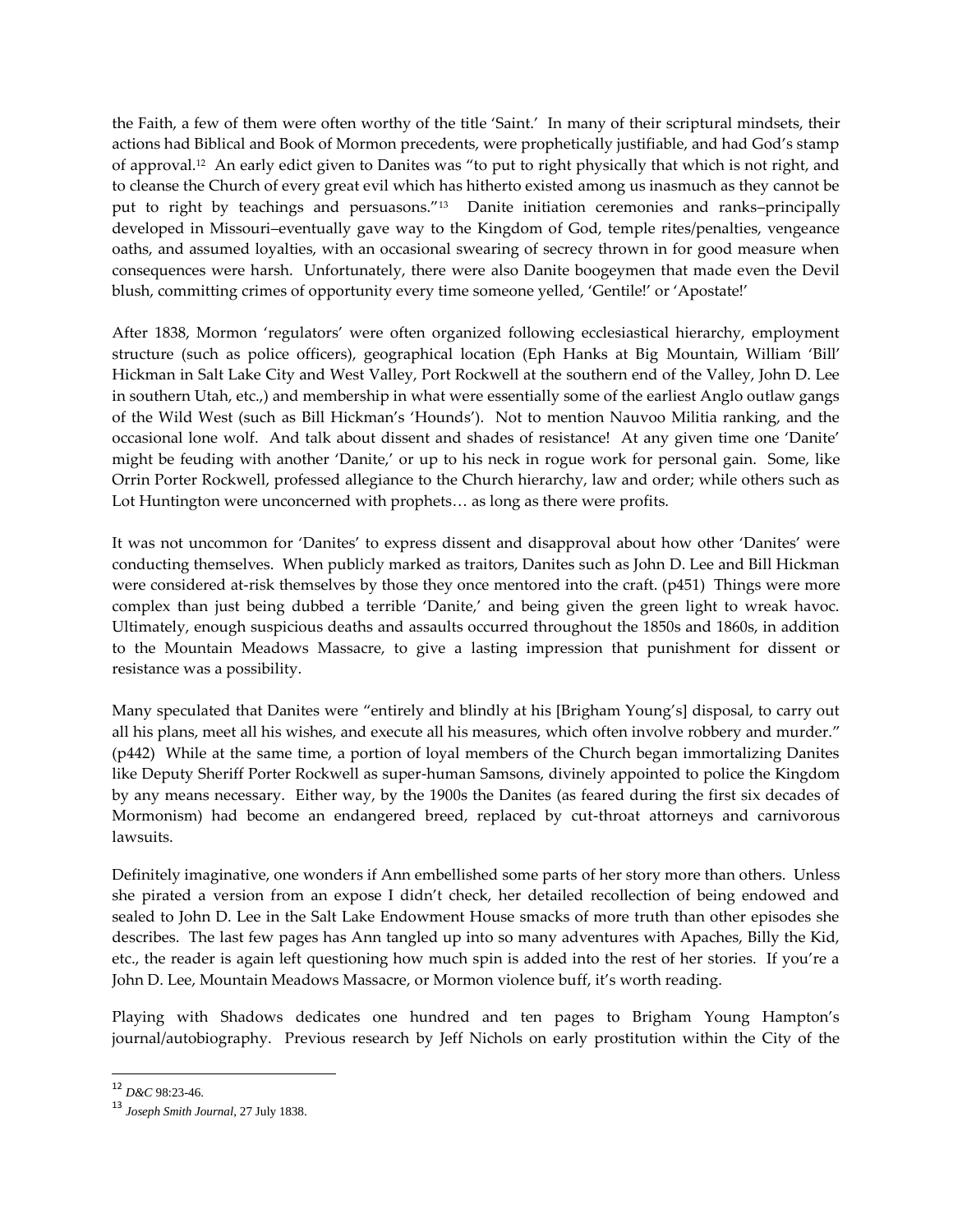Saints well equips him to edit this material. Frequent entries in Hampton's journal really get consistent in 1870; before that it's sporadic, with autobiographical information and history going back to the 1830s. It stops in 1901, with some years missing in-between, or sometimes only a few entries per year. Though they had been converts for nearly twenty years, the Hampton family didn't arrive in Salt Lake City until 1855. While his widowed mother lived in a home rented by Brigham Young until she moved into the Lion House (she was sealed for 'time only' to President Young), her son Brig Hampton was invited to stay with the Prophet. He was old enough to get married, doing so about a year later (and eventually two more times, though he had marital struggles from the moment they said 'yes').

For several decades after his arrival in the Valley, Brigham Hampton made a name for himself as a trustworthy Be'hoy. One fracas between Salt Lake police and U.S. soldiers left him unharmed, though he counted seventeen bullet holes in his clothes. (p350) Another out-of-the-ordinary event from Brigham Hampton's life is when he was arrested in mid-December 1871 for the tragic murder of Dr. J. King; a former army physician who it was rumored gave up the ghost while being beaten by Salt Lake police in 1866. Unfortunately, Officer Hampton kept no known record during the time of Dr. King's demise. Eventually the charges were dropped. Brig and others imprisoned under murder and other crimes received so much community support that it spoiled him for years later, when again in legal trouble, he became embittered because no one cared enough to help.

Brother Hampton attended meetings, paid tithing, acted as a bodyguard for President Young, and even signed his name to a list of Saints desiring to join a United Order in 1874. (p375-376, 380) A few months later President Young counseled the city's law enforcement: 'he sent his blessing to them and tell them to be good boys. And treat our enimies as the enimies of the Kingdom of God. And treat them kindly and let them see we did not stoop to as low and mean things as they.' He cautioned them 'to take care of our selves and not get hurt or killed. But always have the drop on our enimies and strike the first blow.' (p381) Once Bill Hickman was out of graces with the Church, the ex-Destroying Angel believed Brigham Young sent Brig Hampton and a few others after him.<sup>14</sup>

No question one of the most intimate moments recorded between Brig Hampton and Brigham Young was at the latter's deathbed on 29 August 1877. After several days of attending prayer circles being held in the Endowment House every hour for the ill Church President, Hampton went to see his step-father of sorts, and found him 'Moaning and apparantly in great pain.' The priesthood holders present laid their hands on the dying patriarch's head and asked the Lord to spare his life if it was His will; or if not, to let his pain decrease so he could die in peace. "As soon as we rose to our feet the hard breathing seased and he seamed perfectly easey,' Hampton recorded, adding he heard about Young's death an hour later as he was dressing to participate in another prayer circle. (p385-386)

Hampton proceeds into the turbulent attempts by federal officials to enforce laws enacted by the Government during the 1880s. In 1885, with Mormon leaders attempting to thwart arrests for unlawful cohabitation by lying low, some Saints felt they were being persecuted by hypocritical carpet baggers for living the same order of marriage as practiced by several prophets in the Bible. Prominent gentlemen (coincidently considered unfriendly to the Saint's cause) were arrested for lewd conduct with women set up in rooms on West Temple that allowed spying eyes to witness the crimes from a concealed room. Brigham Young Hampton was partially behind the sting, under the counsel of a 'Citizens Committee' chaired by Frank Armstrong. This committee bank-rolled an operation compromising government officials and others that gives today's unscrupulous intelligence agencies a run for their money. To

 $\overline{\phantom{a}}$ 

<sup>14</sup> *Hickman to 'Katharine*,*'* 7 Jan 1872.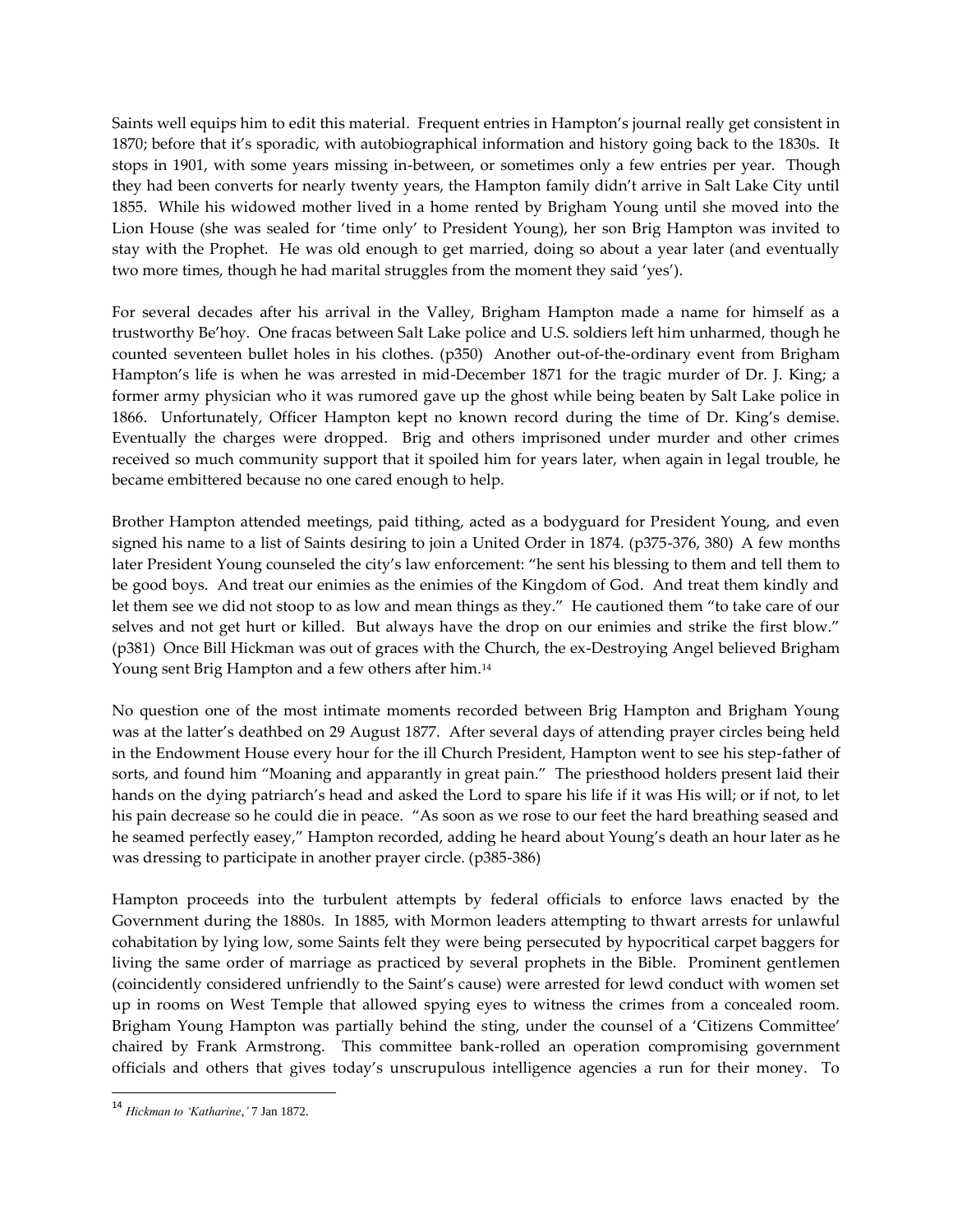Hampton's surprise and dismay, rooms under police supervision rented in brothels were deemed entrapment, so he was accordingly charged, while the original arrestees of the ill houses of fame were set free. Judge Charles Zane sentenced him to one year in jail after the jury found him guilty of conspiracy to incite and trap federal officials through prostitution. Then President of the Church, John Taylor, assured Brother Hampton that 'we have no doubt that your motives were good and the consciousness of this will sustain you.' (p393-398)

Brigham Hampton never left the LDS Church, or denounced its authorities, but he did feel scapegoated and then abandoned by the Citizens Committee, the Brigham Young Trust Company, and other LDS folks who had varying degrees of culpability in actions he was prosecuted for, but who never offered monetary or legal assistance after he voluntarily took the blame. Journal entries from the mid to late 1880s contribute to our comprehension of the Mormon underground, a system of friendly locations in and around Utah where Church leaders hid while playing cat and mouse with law enforcement. The Manifesto of 1890 is not covered, nor the post-manifesto plural marriages that occurred thereafter. Brigham Young Hampton died a Latter-day Saint in 1902. [Side note for Mormon Fundamentalist historians: George Q. Cannon, Samuel Bateman, Charles Wilcken, and others who figure prominently in the 1886 recollections of Lorin Woolley make appearances, usually in connection with something having to do with plural marriage or meeting with members of the First Presidency.]

A thirty page Afterword concludes the volume, reviewing circumstances in which Saints in Utah became disillusioned. The 1856 Reformation, 1857 Mountain Meadows Massacre, 1858 Utah War, and the crime ridden years that followed, stirred up sufficient uneasiness for many to lose the spark that brought them out West. The polygamy battles of the 1880s were of a similar nature. Other contributors referred to by the editors were the waves of miners that settled around Zion, missionaries sent to Utah from the RLDS Church, the transcontinental railroad, and the Godbeites.

I heartily agree with the editors when they confess 'estimating the extent and nature of dissent in Utah Territory is a perilous task.' (p467) As they've demonstrated, narratives like the four included in Playing with Shadows deserve to be fleshed out in an effort to uncover new material and perspectives on these, and many other, engaging subjects. A twenty-page Bibliography and a thorough twenty-five page Index are added in the back. Like other topics in the Kingdom of the West series, Playing with Shadows won't disappoint historians with a taste for rawhide Mormonism. The editors have done a fine job providing another important voice of the Mormon people in the American frontier. If you're doing research on similar matters, or simply want some intriguing, before-bed reading, buy the book.

Those who purchase the collector's edition of Playing with Shadows will be pleased to find the 2011 Keepsake pamphlet for this volume is, 'The Coming Storm: The Murder of Jesse Thompson Hartley' by H. Michael Marquardt. Over four-hundred archive boxes in his collection on Mormonism at the University of Utah testify of Marquardt's dedication to serious research. Examining the eight month relationship Jesse T. Hartley had with Utah Mormonism prior to his demise in 1854 under the hands of Bill Hickman; the author provides an up-to-date snapshot of Jesse Hartley's life, a reconstruction of his death, followed by family information.

Several years of detective work by Marquardt has uncovered new statements by George Boyd, James A. Ivie, and Polly Bullock Roberts, in addition to a ghostly daguerreotype of Jesse Hartley taken not long before he was killed. After five years on the West Coast, Jesse had come to Salt Lake City in September 1853 on his way back East. Just a few weeks following his arrival, he shot a letter off to U.S. Secretary of War, Jefferson Davis, arguing that some of Utah's legal procedures were unconstitutional, and that